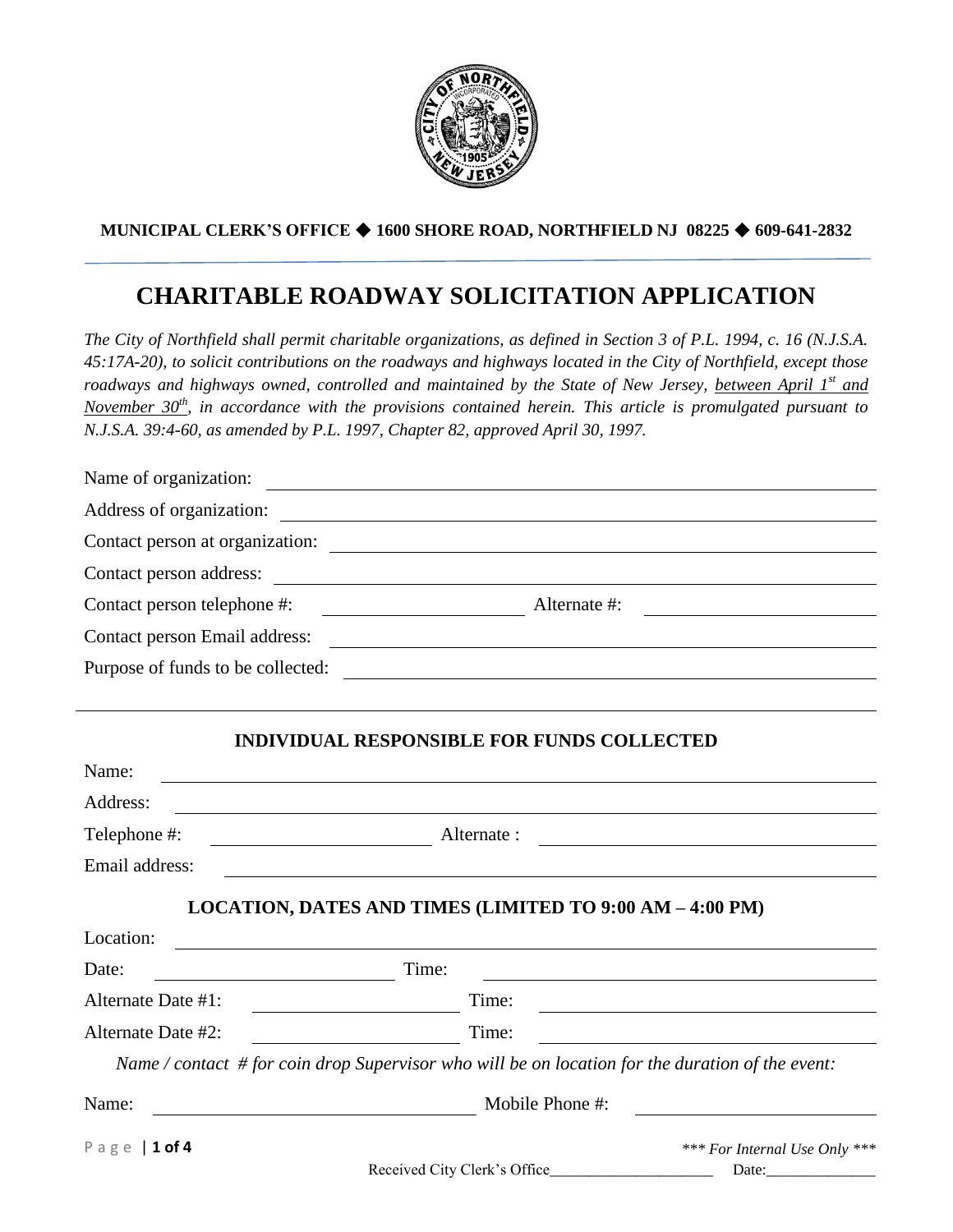## **REQUIRED DOCUMENTATION**

*Initial each box, at left, to indicate that requested documents are attached prior to submission of application*

Copy of State Charitable Organization Registration letter / certificate as evidence of tax exempt status. To apply for or check your charitable organization number, you may contact the NJ Division of Consumer Affairs Charitable Registration Hotline at 973-504-6215.

Certificate of Insurance evidencing general liability insurance coverage in the minimum amount of \$1,000,000 naming the City of Northfield as an additional insured



Map showing the location of the event and the names of the intersection / road(s) affected by the solicitation. Map must contain an identifying legend and must display the following:

- i. Location of existing traffic control signals and/or signs.
- ii. Proposed location of any and all cones / barriers / solicitation signs.
- iii. Any and all known or expected safety hazards.

Sketch of the traffic control plan

Approval by the Atlantic County Board of Chosen Freeholders is required following Municipal Approval. You must file an application with Atlantic County at least thirty (30) days prior to your scheduled event. Contact the Freeholders' Office by telephone at 609-645-5928 or by visiting their website at: [http://www.atlantic-county.org/documents/freeholders/roadway\\_solicitation\\_application\\_packet.pdf](http://www.atlantic-county.org/documents/freeholders/roadway_solicitation_application_packet.pdf)

YOUR INITIALS IN THIS BOX INDICATE YOU HAVE READ AND UNDERSTAND that the written approval from Atlantic County for the organization's charitable roadway solicitation MUST BE PROVIDED to the City of Northfield Municipal Clerk upon receipt.

I have read and understand in its entirety City of Northfield Ordinance No. 7-2017, and agree to abide by the terms set forth therein in making this application:

Organization Representative Name:

Organization Representative Signature:

Date: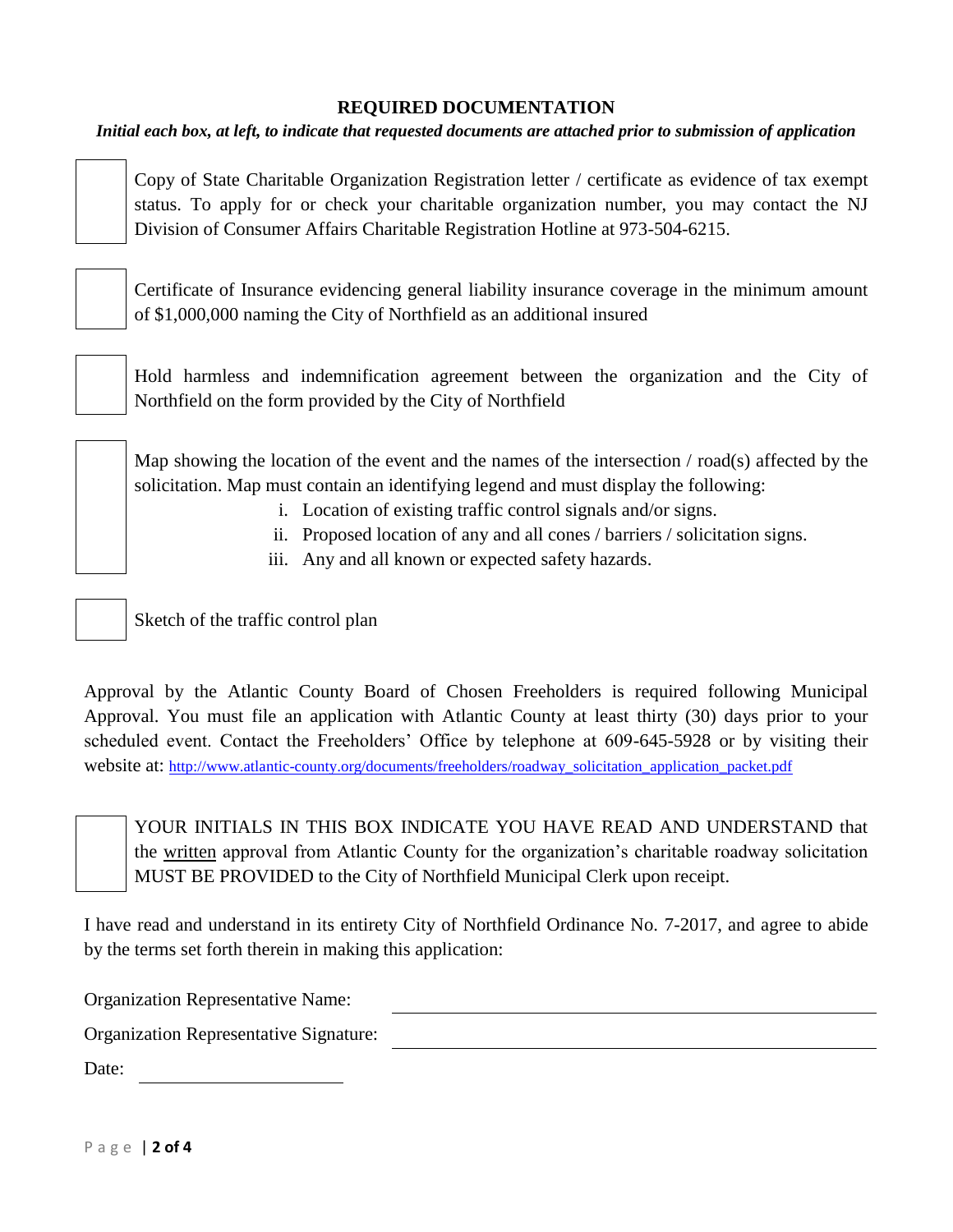### **RESTRICTIONS \*\***

*\*\*for a full list of restrictions refer to City of Northfield Ordinance No. 7-2017*

- No charitable organization shall conduct solicitation activities on a municipal roadway, nor on any state highway.
- **Application must be submitted to the Municipal Clerk at least 90 days prior to the scheduled solicitation event.**
- Failure to include any information requested herein, or failure to include and or complete information and or documentation requested shall subject the application to rejection.
- The frequency of charitable roadway solicitation events shall be limited as follows:
	- A maximum of three (3) total roadway solicitation events shall be permitted during any calendar year.
	- The solicitation event shall be a maximum of one day which shall not be on a holiday or a holiday weekend.
	- No single organization shall be granted approvals for solicitations on more than two occasions per year (January through December).
	- Only one solicitation location per occasion.
	- Only one charitable roadway solicitation event shall be permitted per day throughout the City of Northfield.
- **Solicitation activities shall be undertaken by persons age 18 or older.**
- A minimum of six (6) participants must be in attendance and working at all times during each solicitation event and must wear reflective safety vests in accordance with New Jersey Department of Transportation standards.
- Solicitations may only occur at controlled intersections and shall not stop or impede the flow of traffic. Traffic shall be stopped before solicitation may occur and solicitation shall cease while traffic is moving. Soliciting organizations shall not use a flagman.
- No assistance will be rendered by the City of Northfield or any of its departments or employees including but not limited to the Northfield Police Department in terms of traffic control, signage, provision of cones, reflective vests, equipment or personnel. Applicant must supply their own materials, equipment and personnel.
- Solicitation signs shall be constructed of wood or other stable material and be no smaller than 3' high and 2' wide and no larger than 4' high and 3' wide. All solicitation signs must be removed immediately upon completion of the solicitation event.
- The soliciting organizations shall place two warning signs, the first of which shall indicate "charitable solicitation 500 feet ahead" and a second sign following which shall identify the organization conducting the solicitation. Signage shall comply with all requirements contained in N.J.A.C. 16:40-6.1.